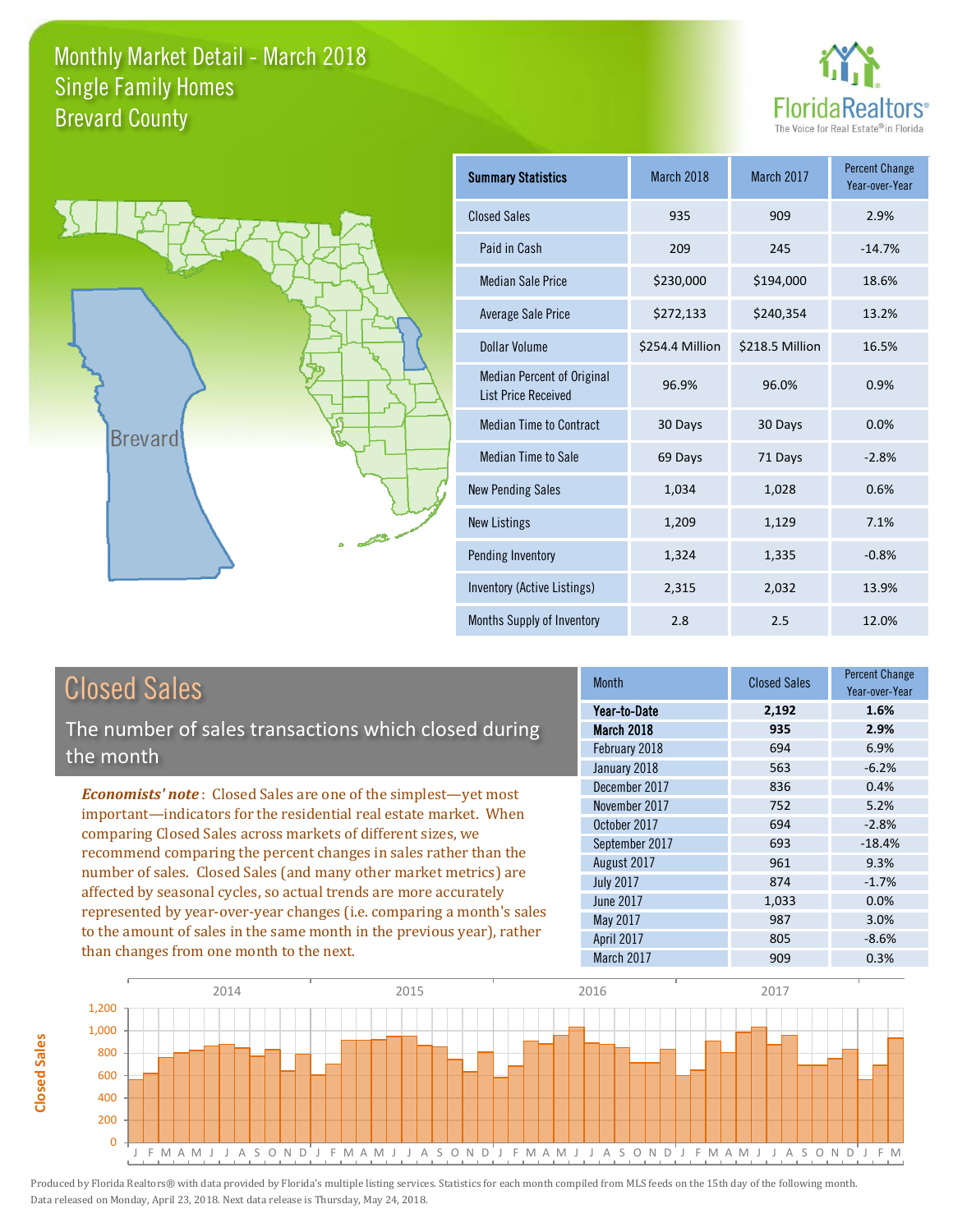this statistic should be interpreted with care.



235 -12.0%

| Cash Sales                                                                     | <b>Month</b>     | Cash Sales | <b>Percent Change</b><br>Year-over-Year |
|--------------------------------------------------------------------------------|------------------|------------|-----------------------------------------|
|                                                                                | Year-to-Date     | 557        | $-13.9%$                                |
| The number of Closed Sales during the month in which                           | March 2018       | 209        | $-14.7%$                                |
|                                                                                | February 2018    | 193        | $-8.1%$                                 |
| buyers exclusively paid in cash                                                | January 2018     | 155        | $-19.3%$                                |
|                                                                                | December 2017    | 193        | $-15.0%$                                |
|                                                                                | November 2017    | 181        | $-1.6%$                                 |
| <b>Economists' note:</b> Cash Sales can be a useful indicator of the extent to | October 2017     | 166        | $-14.0%$                                |
| which investors are participating in the market. Why? Investors are            | September 2017   | 159        | $-26.4%$                                |
| far more likely to have the funds to purchase a home available up front,       | August 2017      | 230        | 0.4%                                    |
| whereas the typical homebuyer requires a mortgage or some other                | <b>July 2017</b> | 201        | $-9.9%$                                 |
| form of financing. There are, of course, many possible exceptions, so          | June 2017        | 221        | $-21.6%$                                |

J F M A M J J A S O N D J F M A M J J A S O N D J F M A M J J A S O N D J F M A M J J A S O N D J F M  $\Omega$ 100 200 300 400 2014 2015 2016 2017

# Cash Sales as a Percentage of Closed Sales

The percentage of Closed Sales during the month which were Cash Sales

*Economists' note* : This statistic is simply another way of viewing Cash Sales. The remaining percentages of Closed Sales (i.e. those not paid fully in cash) each month involved some sort of financing, such as mortgages, owner/seller financing, assumed loans, etc.

| <b>Month</b>     | <b>Percent of Closed</b><br>Sales Paid in Cash | <b>Percent Change</b><br>Year-over-Year |
|------------------|------------------------------------------------|-----------------------------------------|
| Year-to-Date     | 25.4%                                          | $-15.3%$                                |
| March 2018       | 22.4%                                          | $-17.0%$                                |
| February 2018    | 27.8%                                          | $-14.2%$                                |
| January 2018     | 27.5%                                          | $-14.1%$                                |
| December 2017    | 23.1%                                          | $-15.4%$                                |
| November 2017    | 24.1%                                          | $-6.2%$                                 |
| October 2017     | 23.9%                                          | $-11.5%$                                |
| September 2017   | 22.9%                                          | $-9.8%$                                 |
| August 2017      | 23.9%                                          | $-8.4%$                                 |
| <b>July 2017</b> | 23.0%                                          | $-8.4%$                                 |
| June 2017        | 21.4%                                          | $-21.6%$                                |
| May 2017         | 23.8%                                          | $-14.7%$                                |
| April 2017       | 24.2%                                          | $-21.4%$                                |
| March 2017       | 27.0%                                          | $-12.3%$                                |

March 2017 245 -12.2%

April 2017 **195** -28.0%

May 2017

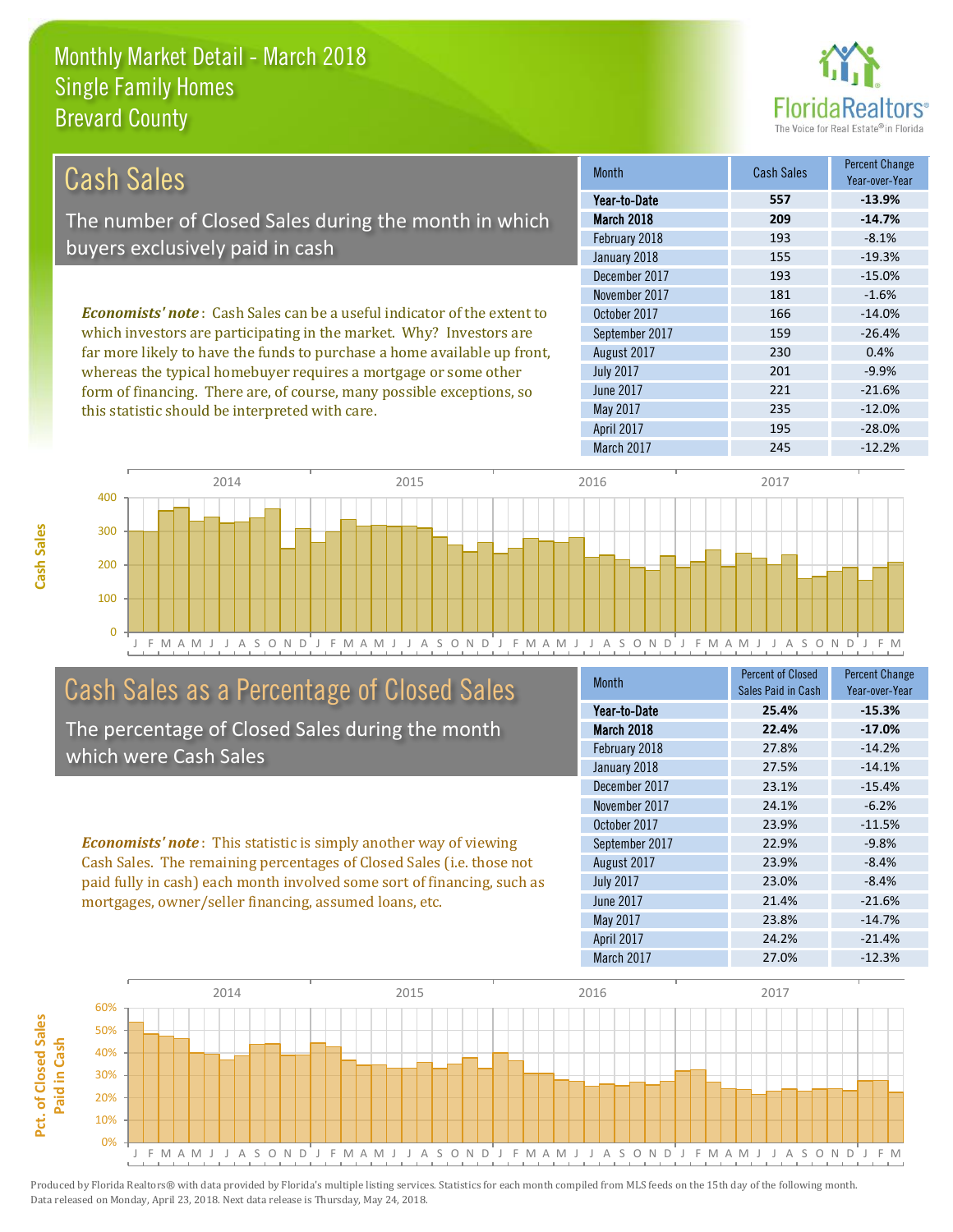

| <b>Median Sale Price</b>                                                  | <b>Month</b>     | <b>Median Sale Price</b> | <b>Percent Change</b><br>Year-over-Year |
|---------------------------------------------------------------------------|------------------|--------------------------|-----------------------------------------|
|                                                                           | Year-to-Date     | \$226,323                | 15.3%                                   |
| The median sale price reported for the month (i.e. 50%                    | March 2018       | \$230,000                | 18.6%                                   |
| of sales were above and 50% of sales were below)                          | February 2018    | \$230,000                | 12.2%                                   |
|                                                                           | January 2018     | \$215,000                | 10.3%                                   |
|                                                                           | December 2017    | \$227,789                | 19.3%                                   |
| <b>Economists' note:</b> Median Sale Price is our preferred summary       | November 2017    | \$218,000                | 15.3%                                   |
| statistic for price activity because, unlike Average Sale Price, Median   | October 2017     | \$195,000                | 2.6%                                    |
| Sale Price is not sensitive to high sale prices for small numbers of      | September 2017   | \$215,000                | 9.1%                                    |
| homes that may not be characteristic of the market area. Keep in mind     | August 2017      | \$222,500                | 14.1%                                   |
| that median price trends over time are not always solely caused by        | <b>July 2017</b> | \$220,000                | 12.2%                                   |
| changes in the general value of local real estate. Median sale price only | June 2017        | \$220,000                | 15.8%                                   |
| reflects the values of the homes that sold each month, and the mix of     | May 2017         | \$211,000                | 14.1%                                   |
| the types of homes that sell can change over time.                        | April 2017       | \$204,655                | 13.8%                                   |



# Average Sale Price

The average sale price reported for the month (i.e. total sales in dollars divided by the number of sales)

*Economists' note* : Usually, we prefer Median Sale Price over Average Sale Price as a summary statistic for home prices. However, Average Sale Price does have its uses—particularly when it is analyzed alongside the Median Sale Price. For one, the relative difference between the two statistics can provide some insight into the market for higher-end homes in an area.

| <b>Month</b>     | <b>Average Sale Price</b> | <b>Percent Change</b><br>Year-over-Year |
|------------------|---------------------------|-----------------------------------------|
| Year-to-Date     | \$272,070                 | 12.4%                                   |
| March 2018       | \$272,133                 | 13.2%                                   |
| February 2018    | \$285,367                 | 15.5%                                   |
| January 2018     | \$255,576                 | 6.7%                                    |
| December 2017    | \$271,875                 | 17.0%                                   |
| November 2017    | \$248,225                 | 9.3%                                    |
| October 2017     | \$251,509                 | 9.9%                                    |
| September 2017   | \$263,683                 | 13.8%                                   |
| August 2017      | \$263,983                 | 8.3%                                    |
| <b>July 2017</b> | \$259,499                 | 9.5%                                    |
| <b>June 2017</b> | \$259,469                 | 13.8%                                   |
| May 2017         | \$250,670                 | 11.1%                                   |
| April 2017       | \$241,539                 | 11.8%                                   |
| March 2017       | \$240,354                 | 16.1%                                   |

March 2017 **\$194,000** \$194,000 10.9%



Produced by Florida Realtors® with data provided by Florida's multiple listing services. Statistics for each month compiled from MLS feeds on the 15th day of the following month. Data released on Monday, April 23, 2018. Next data release is Thursday, May 24, 2018.

**Average Sale Price**

**Average Sale Price**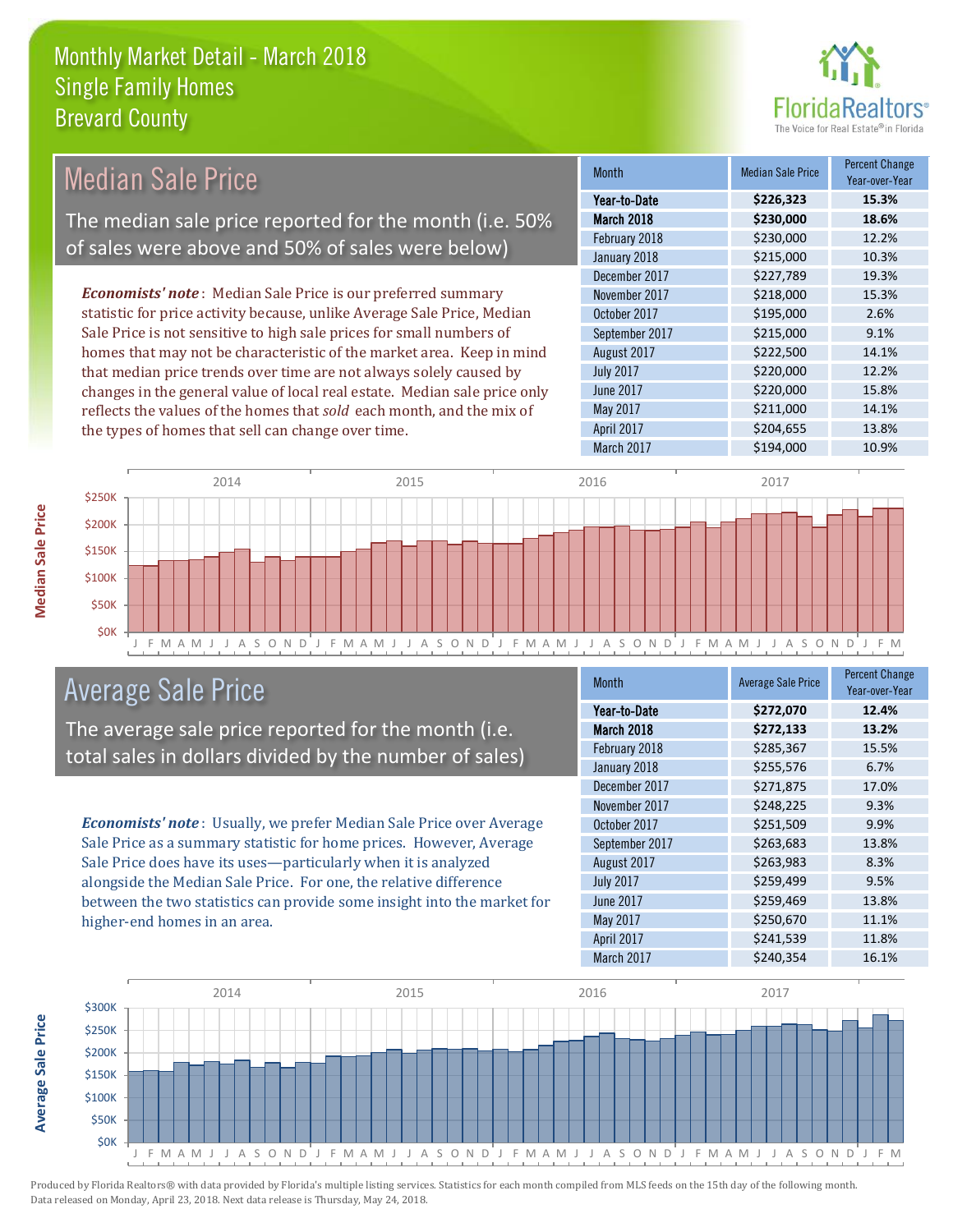

# Dollar Volume

The sum of the sale prices for all sales which closed during the month

*Economists' note* : Dollar Volume is simply the sum of all sale prices in a given time period, and can quickly be calculated by multiplying Closed Sales by Average Sale Price. It is a strong indicator of the health of the real estate industry in a market, and is of particular interest to real estate professionals, investors, analysts, and government agencies. Potential home sellers and home buyers, on the other hand, will likely be better served by paying attention to trends in the two components of Dollar Volume (i.e. sales and prices) individually.

| <b>Month</b>     | Dollar Volume   | <b>Percent Change</b><br>Year-over-Year |
|------------------|-----------------|-----------------------------------------|
| Year-to-Date     | \$596.4 Million | 14.2%                                   |
| March 2018       | \$254.4 Million | 16.5%                                   |
| February 2018    | \$198.0 Million | 23.6%                                   |
| January 2018     | \$143.9 Million | 0.2%                                    |
| December 2017    | \$227.3 Million | 17.4%                                   |
| November 2017    | \$186.7 Million | 15.0%                                   |
| October 2017     | \$174.5 Million | 6.8%                                    |
| September 2017   | \$182.7 Million | $-7.1%$                                 |
| August 2017      | \$253.7 Million | 18.4%                                   |
| <b>July 2017</b> | \$226.8 Million | 7.7%                                    |
| <b>June 2017</b> | \$268.0 Million | 13.8%                                   |
| May 2017         | \$247.4 Million | 14.5%                                   |
| April 2017       | \$194.4 Million | 2.2%                                    |
| March 2017       | \$218.5 Million | 16.5%                                   |



# Median Percent of Original List Price Received

The median of the sale price (as a percentage of the original list price) across all properties selling during the month

*Economists' note* : The Median Percent of Original List Price Received is useful as an indicator of market recovery, since it typically rises as buyers realize that the market may be moving away from them and they need to match the selling price (or better it) in order to get a contract on the house. This is usually the last measure to indicate a market has shifted from down to up, so it is what we would call a *lagging* indicator.

| <b>Month</b>     | Med. Pct. of Orig.         | <b>Percent Change</b> |
|------------------|----------------------------|-----------------------|
|                  | <b>List Price Received</b> | Year-over-Year        |
| Year-to-Date     | 96.3%                      | 0.4%                  |
| March 2018       | 96.9%                      | 0.9%                  |
| February 2018    | 96.0%                      | 0.2%                  |
| January 2018     | 95.8%                      | 0.0%                  |
| December 2017    | 96.6%                      | 0.3%                  |
| November 2017    | 96.6%                      | 0.4%                  |
| October 2017     | 96.1%                      | $-0.2%$               |
| September 2017   | 96.5%                      | 0.6%                  |
| August 2017      | 96.8%                      | 0.1%                  |
| <b>July 2017</b> | 97.0%                      | 0.3%                  |
| <b>June 2017</b> | 97.2%                      | 0.8%                  |
| May 2017         | 97.3%                      | 0.9%                  |
| April 2017       | 96.7%                      | 0.4%                  |
| March 2017       | 96.0%                      | $-0.3%$               |



Produced by Florida Realtors® with data provided by Florida's multiple listing services. Statistics for each month compiled from MLS feeds on the 15th day of the following month. Data released on Monday, April 23, 2018. Next data release is Thursday, May 24, 2018.

**Med. Pct. of Orig.** 

Med. Pct. of Orig.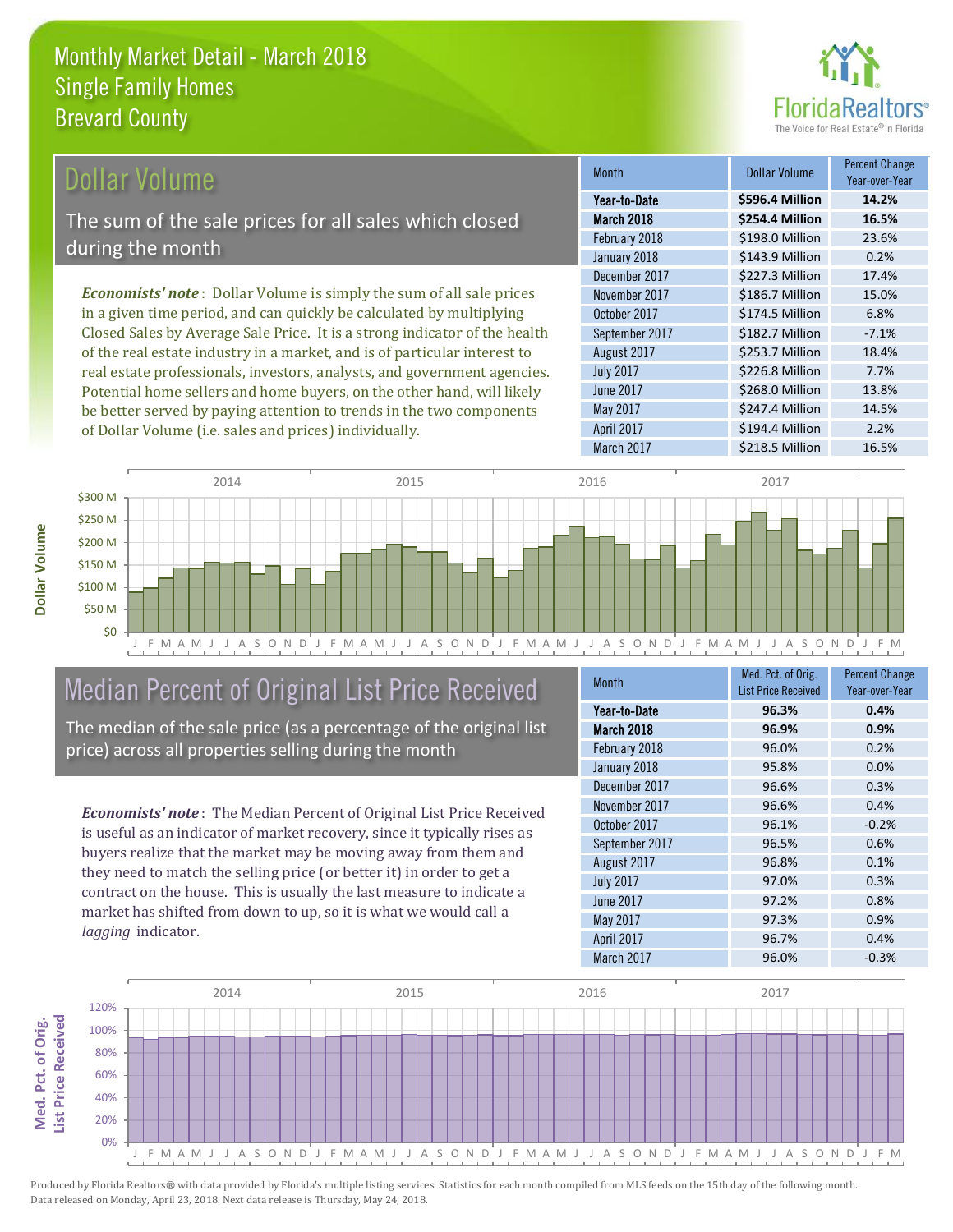

#### 37 Days 5.7% December 2017 **28 Days 0.0%** Month Month Median Time to Contract Percent Change Year-over-Year March 2018 **30 Days 0.0%** Year-to-Date **35 Days 6.1%** February 2018 **39 Days** 8.3% January 2018 September 2017 27 Days 0.0% November 2017 30 Days 15.4% October 2017 34 Days 30.8% *Economists' note* : Like Time to Sale, Time to Contract is a measure of the length of the home selling process calculated for sales which closed during the month. The difference is that Time to Contract measures Median Time to Contract The median number of days between the listing date and contract date for all Closed Sales during the month

the number of days between the initial listing of a property and the signing of the contract which eventually led to the closing of the sale. When the gap between Median Time to Contract and Median Time to Sale grows, it is usually a sign of longer closing times and/or declining numbers of cash sales.

|                  | <b>UUIILIAUL</b> | 1 041 - 070 - 1041 |
|------------------|------------------|--------------------|
| Year-to-Date     | 35 Days          | 6.1%               |
| March 2018       | 30 Days          | 0.0%               |
| February 2018    | 39 Days          | 8.3%               |
| January 2018     | 37 Days          | 5.7%               |
| December 2017    | 28 Days          | 0.0%               |
| November 2017    | 30 Days          | 15.4%              |
| October 2017     | 34 Days          | 30.8%              |
| September 2017   | 27 Days          | 0.0%               |
| August 2017      | 25 Days          | $-7.4%$            |
| <b>July 2017</b> | 20 Days          | $-25.9%$           |
| <b>June 2017</b> | 17 Days          | $-39.3%$           |
| May 2017         | 23 Days          | $-14.8%$           |
| April 2017       | 26 Days          | $-21.2%$           |
| March 2017       | 30 Days          | $-9.1%$            |



# Median Time to Sale

**Median Time to** 

**Median Time to** 

The median number of days between the listing date and closing date for all Closed Sales during the month

*Economists' note* : Time to Sale is a measure of the length of the home selling process, calculated as the number of days between the initial listing of a property and the closing of the sale. *Median* Time to Sale is the amount of time the "middle" property selling this month was on the market. That is, 50% of homes selling this month took *less* time to sell, and 50% of homes took *more* time to sell. Median Time to Sale gives a more accurate picture than Average Time to Sale, which can be skewed upward by small numbers of properties taking an abnormally long time to sell.

| <b>Month</b>     | <b>Median Time to Sale</b> | <b>Percent Change</b><br>Year-over-Year |
|------------------|----------------------------|-----------------------------------------|
| Year-to-Date     | 77 Days                    | 0.0%                                    |
| March 2018       | 69 Days                    | $-2.8%$                                 |
| February 2018    | 83 Days                    | 3.8%                                    |
| January 2018     | 79 Days                    | $-2.5%$                                 |
| December 2017    | 67 Days                    | $-6.9%$                                 |
| November 2017    | 74 Days                    | $-3.9%$                                 |
| October 2017     | 80 Days                    | 9.6%                                    |
| September 2017   | 73 Days                    | 1.4%                                    |
| August 2017      | 67 Days                    | $-5.6%$                                 |
| <b>July 2017</b> | 64 Days                    | $-11.1%$                                |
| <b>June 2017</b> | 63 Days                    | $-16.0%$                                |
| May 2017         | 66 Days                    | $-10.8%$                                |
| April 2017       | 67 Days                    | $-13.0%$                                |
| March 2017       | 71 Days                    | $-10.1%$                                |

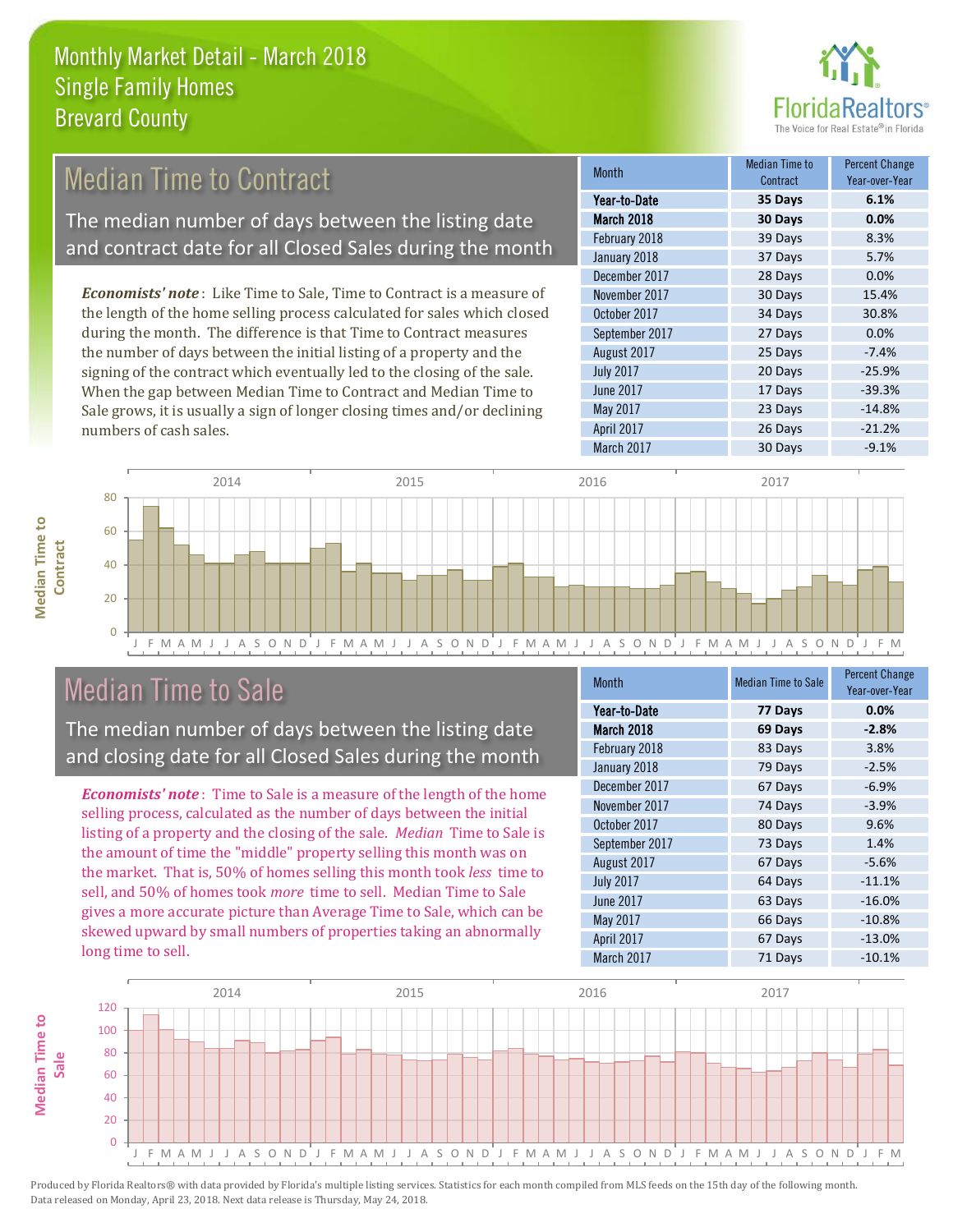

| New Pending Sales                                                             | <b>Month</b>     | New Pending Sales | <b>Percent Change</b><br>Year-over-Year |
|-------------------------------------------------------------------------------|------------------|-------------------|-----------------------------------------|
|                                                                               | Year-to-Date     | 2,859             | 0.9%                                    |
| The number of listed properties that went under                               | March 2018       | 1,034             | 0.6%                                    |
| contract during the month                                                     | February 2018    | 906               | 2.7%                                    |
|                                                                               | January 2018     | 919               | $-0.5%$                                 |
|                                                                               | December 2017    | 656               | 3.8%                                    |
| <b>Economists' note:</b> Because of the typical length of time it takes for a | November 2017    | 790               | 14.2%                                   |
| sale to close, economists consider Pending Sales to be a decent               | October 2017     | 859               | 33.2%                                   |
| indicator of potential future Closed Sales. It is important to bear in        | September 2017   | 538               | $-37.7%$                                |
| mind, however, that not all Pending Sales will be closed successfully.        | August 2017      | 1,004             | 2.3%                                    |
| So, the effectiveness of Pending Sales as a future indicator of Closed        | <b>July 2017</b> | 995               | 3.3%                                    |

Sales is susceptible to changes in market conditions such as the availability of financing for homebuyers and the inventory of distressed properties for sale.



# New Listings

The number of properties put onto the market during the month

*Economists' note* : New Listings tend to rise in delayed response to increasing prices, so they are often seen as a lagging indicator of market health. As prices rise, potential sellers raise their estimations of value—and in the most recent cycle, rising prices have freed up many potential sellers who were previously underwater on their mortgages. Note that in our calculations, we take care to not include properties that were recently taken off the market and quickly relisted, since these are not really *new* listings.

| <b>Month</b>     | <b>New Listings</b> | <b>Percent Change</b><br>Year-over-Year |
|------------------|---------------------|-----------------------------------------|
| Year-to-Date     | 3,322               | 3.9%                                    |
| March 2018       | 1,209               | 7.1%                                    |
| February 2018    | 1,035               | 9.1%                                    |
| January 2018     | 1,078               | $-3.7%$                                 |
| December 2017    | 695                 | $-1.4%$                                 |
| November 2017    | 930                 | 1.6%                                    |
| October 2017     | 936                 | 15.3%                                   |
| September 2017   | 624                 | $-30.9%$                                |
| August 2017      | 1,071               | 6.4%                                    |
| <b>July 2017</b> | 1,198               | 26.5%                                   |
| <b>June 2017</b> | 1,156               | 4.6%                                    |
| May 2017         | 1,202               | 14.2%                                   |
| April 2017       | 1,072               | $-3.2%$                                 |
| March 2017       | 1,129               | 9.6%                                    |

June 2017 **962** 1.6% May 2017 1,034 3.9% April 2017 **1,028** 22.2%



Produced by Florida Realtors® with data provided by Florida's multiple listing services. Statistics for each month compiled from MLS feeds on the 15th day of the following month. Data released on Monday, April 23, 2018. Next data release is Thursday, May 24, 2018.

**New Listings**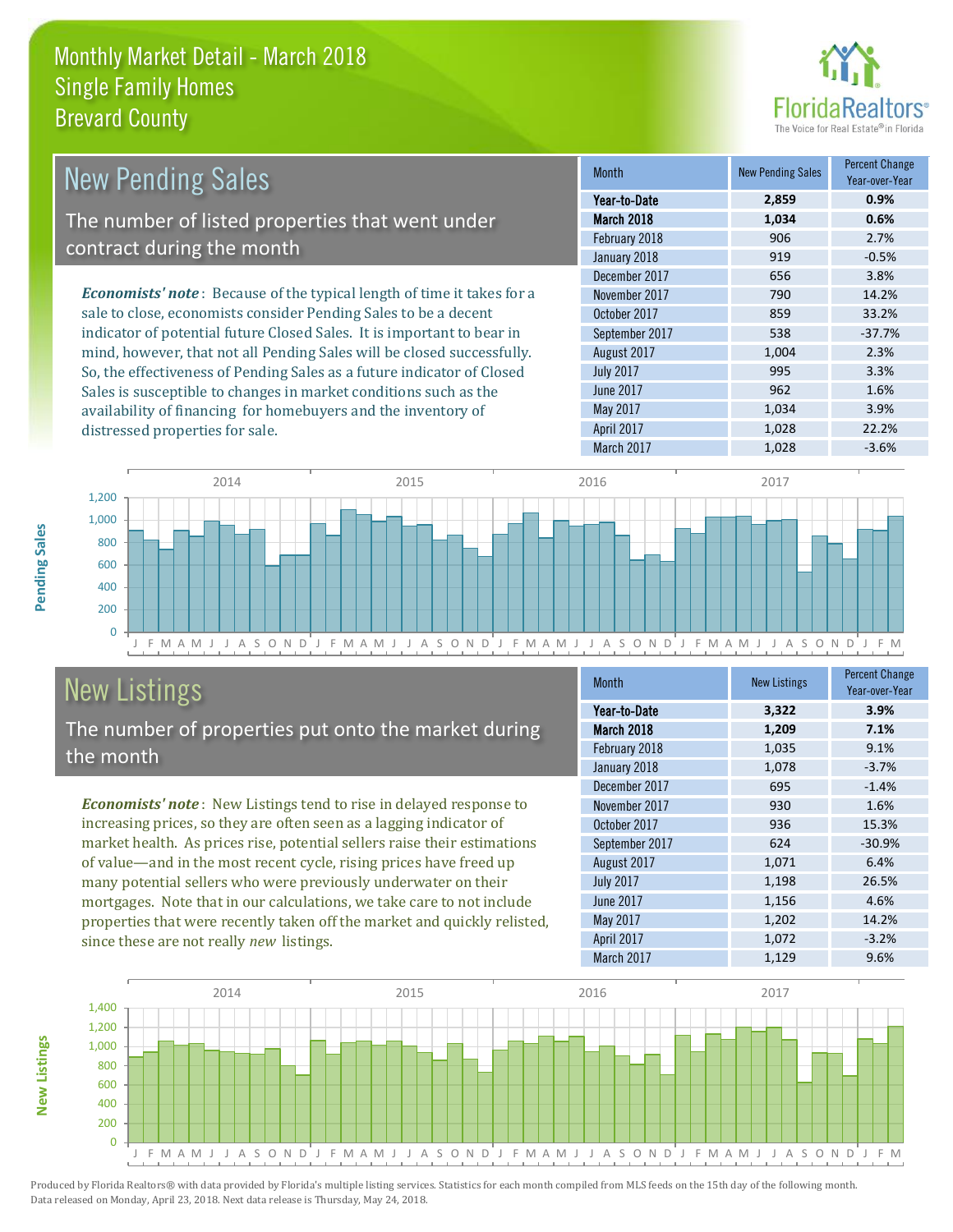

| <b>Inventory (Active Listings)</b><br>The number of property listings active at the end of<br>the month |  |                                                                              |                      |
|---------------------------------------------------------------------------------------------------------|--|------------------------------------------------------------------------------|----------------------|
|                                                                                                         |  | <b>Economists' note</b> : There are a number of ways to define and calculate | December             |
|                                                                                                         |  |                                                                              | <b>November</b>      |
|                                                                                                         |  |                                                                              | $\sim$ $\sim$ $\sim$ |

Inventory. Our method is to simply count the number of active listings on the last day of the month, and hold this number to compare with the same month the following year. Inventory rises when New Listings are outpacing the number of listings that go off-market (regardless of whether they actually sell). Likewise, it falls when New Listings aren't keeping up with the rate at which homes are going off-market.

| <b>Month</b>             | Inventory | <b>Percent Change</b><br>Year-over-Year |
|--------------------------|-----------|-----------------------------------------|
| <b>YTD (Monthly Avg)</b> | 2,281     | 10.4%                                   |
| March 2018               | 2,315     | 13.9%                                   |
| February 2018            | 2,244     | 9.6%                                    |
| January 2018             | 2,283     | 7.6%                                    |
| December 2017            | 2,166     | 8.2%                                    |
| November 2017            | 2,259     | 8.7%                                    |
| October 2017             | 2,225     | 13.9%                                   |
| September 2017           | 2,266     | 12.2%                                   |
| August 2017              | 2,265     | 11.0%                                   |
| <b>July 2017</b>         | 2,301     | 8.6%                                    |
| <b>June 2017</b>         | 2,202     | 0.6%                                    |
| May 2017                 | 2,150     | $-1.1%$                                 |
| April 2017               | 2,030     | $-17.7%$                                |
| March 2017               | 2,032     | $-8.9%$                                 |



# Months Supply of Inventory

An estimate of the number of months it will take to deplete the current Inventory given recent sales rates

*Economists' note* : MSI is a useful indicator of market conditions. The benchmark for a balanced market (favoring neither buyer nor seller) is 5.5 months of inventory. Anything higher is traditionally a buyers' market, and anything lower is a sellers' market. There is no single accepted way of calculating MSI. A common method is to divide current Inventory by the most recent month's Closed Sales count, but this count is a usually poor predictor of future Closed Sales due to seasonal cycles. To eliminate seasonal effects, we use the 12-month average of monthly Closed Sales instead.

| <b>Month</b>             | <b>Months Supply</b> | <b>Percent Change</b><br>Year-over-Year |
|--------------------------|----------------------|-----------------------------------------|
| <b>YTD (Monthly Avg)</b> | 2.8                  | 12.0%                                   |
| March 2018               | 2.8                  | 12.0%                                   |
| February 2018            | 2.7                  | 8.0%                                    |
| January 2018             | 2.8                  | 7.7%                                    |
| December 2017            | 2.7                  | 12.5%                                   |
| November 2017            | 2.8                  | 12.0%                                   |
| October 2017             | 2.7                  | 12.5%                                   |
| September 2017           | 2.8                  | 12.0%                                   |
| August 2017              | 2.7                  | 8.0%                                    |
| <b>July 2017</b>         | 2.8                  | 7.7%                                    |
| <b>June 2017</b>         | 2.7                  | 0.0%                                    |
| May 2017                 | 2.6                  | $-3.7%$                                 |
| April 2017               | 2.5                  | $-16.7%$                                |
| March 2017               | 2.5                  | $-7.4%$                                 |

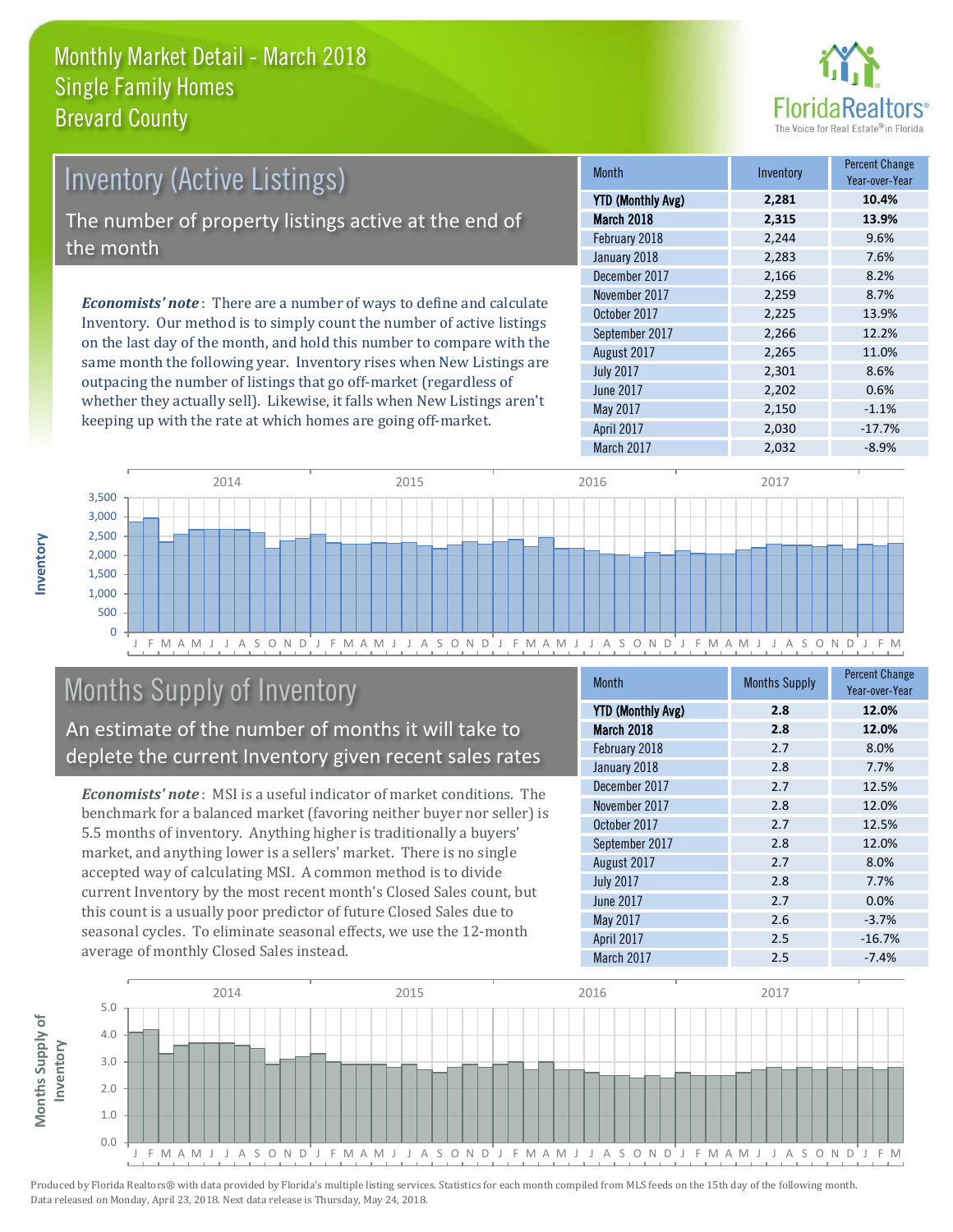

# Closed Sales by Sale Price

The number of sales transactions which closed during the month

*Economists' note:* Closed Sales are one of the simplest—yet most important—indicators for the residential real estate market. When comparing Closed Sales across markets of different sizes, we recommend comparing the percent changes in sales rather than the number of sales. Closed Sales (and many other market metrics) are affected by seasonal cycles, so actual trends are more accurately represented by year-over-year changes (i.e. comparing a month's sales to the amount of sales in the same month in the previous year), rather than changes from one month to the next.

| Sale Price            | <b>Closed Sales</b> | <b>Percent Change</b><br>Year-over-Year |
|-----------------------|---------------------|-----------------------------------------|
| Less than \$50,000    | 12                  | 20.0%                                   |
| $$50,000 - $99,999$   | 30                  | $-43.4%$                                |
| $$100,000 - $149,999$ | 115                 | $-36.1%$                                |
| \$150,000 - \$199,999 | 195                 | $-16.7%$                                |
| \$200,000 - \$249,999 | 179                 | 27.0%                                   |
| \$250,000 - \$299,999 | 136                 | 25.9%                                   |
| \$300,000 - \$399,999 | 140                 | 59.1%                                   |
| \$400,000 - \$599,999 | 90                  | 45.2%                                   |
| \$600,000 - \$999,999 | 28                  | 7.7%                                    |
| \$1,000,000 or more   | 10                  | 42.9%                                   |



#### Median Time to Contract by Sale Price The median number of days between the listing date and contract date for all Closed Sales during the month

*Economists' note* : Like Time to Sale, Time to Contract is a measure of the length of the home selling process calculated for sales which closed during the month. The difference is that Time to Contract measures the number of days between the initial listing of a property and the signing of the contract which eventually led to the closing of the sale. When the gap between Median Time to Contract and Median Time to Sale grows, it is usually a sign of longer closing times and/or declining numbers of cash sales.

| <b>Sale Price</b>     | <b>Median Time to</b><br>Contract | <b>Percent Change</b><br>Year-over-Year |
|-----------------------|-----------------------------------|-----------------------------------------|
| Less than \$50,000    | 26 Days                           | $-59.4%$                                |
| \$50,000 - \$99,999   | 33 Days                           | 120.0%                                  |
| $$100,000 - $149,999$ | 18 Days                           | $-10.0%$                                |
| \$150,000 - \$199,999 | 19 Days                           | $-36.7%$                                |
| \$200,000 - \$249,999 | 33 Days                           | $-2.9%$                                 |
| \$250,000 - \$299,999 | 37 Days                           | 12.1%                                   |
| \$300,000 - \$399,999 | 49 Days                           | 40.0%                                   |
| \$400,000 - \$599,999 | 71 Days                           | 91.9%                                   |
| \$600,000 - \$999,999 | 74 Days                           | $-10.8%$                                |
| \$1,000,000 or more   | 279 Days                          | 493.6%                                  |



Produced by Florida Realtors® with data provided by Florida's multiple listing services. Statistics for each month compiled from MLS feeds on the 15th day of the following month. Data released on Monday, April 23, 2018. Next data release is Thursday, May 24, 2018.

**Median Time to Contract**

**Median Time to Contract**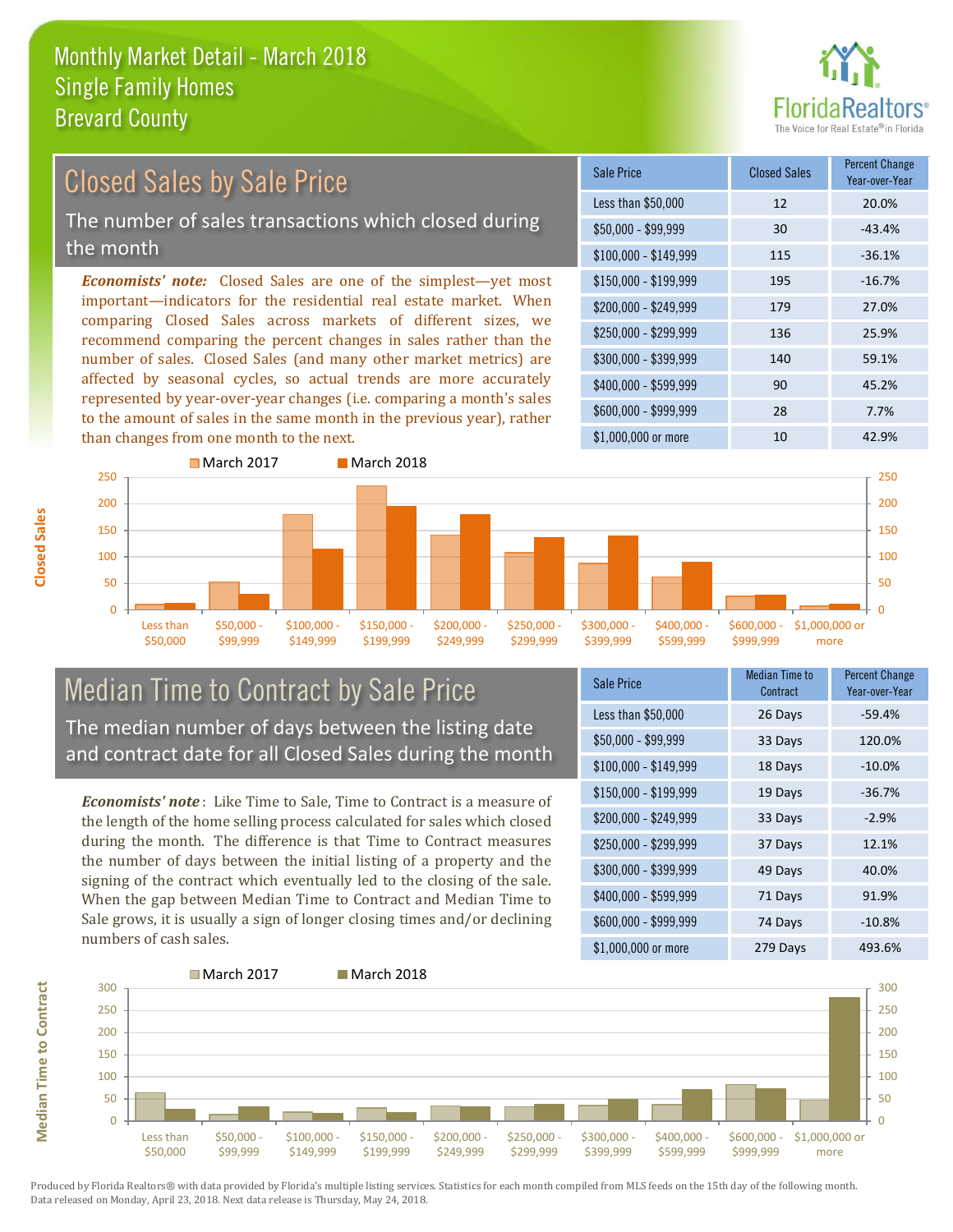

# New Listings by Initial Listing Price

The number of properties put onto the market during the month

*Economists' note:* New Listings tend to rise in delayed response to increasing prices, so they are often seen as a lagging indicator of market health. As prices rise, potential sellers raise their estimations of value—and in the most recent cycle, rising prices have freed up many potential sellers who were previously underwater on their mortgages. Note that in our calculations, we take care to not include properties that were recently taken off the market and quickly relisted, since these are not really *new* listings.

| <b>Initial Listing Price</b> | <b>New Listings</b> | <b>Percent Change</b><br>Year-over-Year |
|------------------------------|---------------------|-----------------------------------------|
| Less than \$50,000           | 2                   | $-83.3%$                                |
| \$50,000 - \$99,999          | 30                  | $-46.4%$                                |
| $$100,000 - $149,999$        | 132                 | $-17.5%$                                |
| $$150,000 - $199,999$        | 253                 | 14.5%                                   |
| \$200,000 - \$249,999        | 192                 | $-3.5%$                                 |
| \$250,000 - \$299,999        | 166                 | 30.7%                                   |
| \$300,000 - \$399,999        | 193                 | 0.5%                                    |
| \$400,000 - \$599,999        | 157                 | 41.4%                                   |
| \$600,000 - \$999,999        | 63                  | 96.9%                                   |
| \$1,000,000 or more          | 21                  | 10.5%                                   |



### Inventory by Current Listing Price The number of property listings active at the end of the month

*Economists' note* : There are a number of ways to define and calculate Inventory. Our method is to simply count the number of active listings on the last day of the month, and hold this number to compare with the same month the following year. Inventory rises when New Listings are outpacing the number of listings that go off-market (regardless of whether they actually sell). Likewise, it falls when New Listings aren't keeping up with the rate at which homes are going off-market.

| <b>Current Listing Price</b> | Inventory | <b>Percent Change</b><br>Year-over-Year |
|------------------------------|-----------|-----------------------------------------|
| Less than \$50,000           | 5         | $-66.7%$                                |
| $$50,000 - $99,999$          | 33        | $-25.0%$                                |
| $$100,000 - $149,999$        | 158       | $-6.5%$                                 |
| $$150,000 - $199,999$        | 364       | 27.3%                                   |
| \$200,000 - \$249,999        | 338       | 8.0%                                    |
| \$250,000 - \$299,999        | 283       | 26.9%                                   |
| \$300,000 - \$399,999        | 402       | 13.9%                                   |
| \$400,000 - \$599,999        | 423       | 28.2%                                   |
| \$600,000 - \$999,999        | 202       | 5.2%                                    |
| \$1,000,000 or more          | 107       | 0.0%                                    |



Produced by Florida Realtors® with data provided by Florida's multiple listing services. Statistics for each month compiled from MLS feeds on the 15th day of the following month. Data released on Monday, April 23, 2018. Next data release is Thursday, May 24, 2018.

**Inventory**